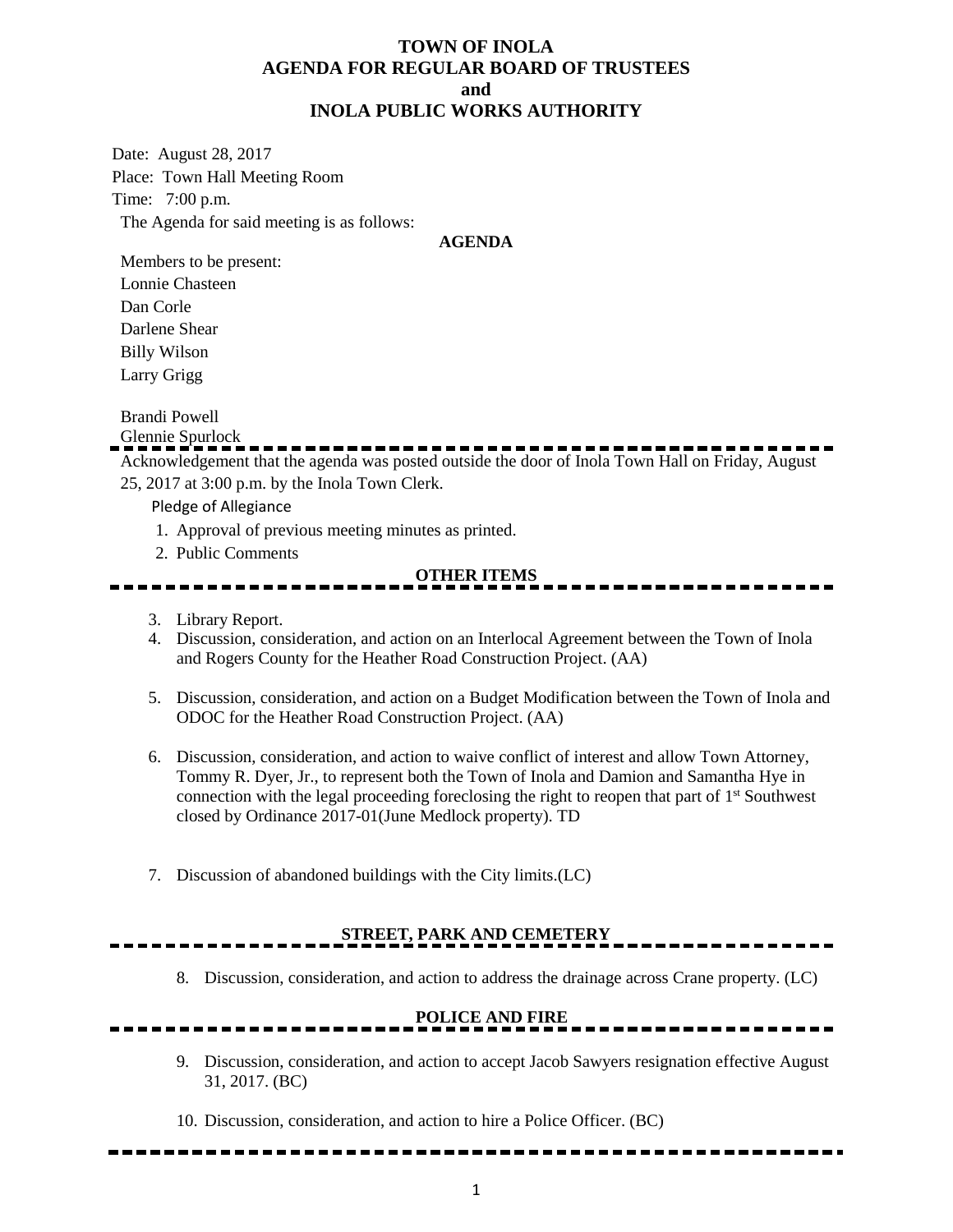11. Discussion, consideration, and action to purchase five (5) new fire arms for the Police Department. (BC)

# **FINANCE AND AUDIT**

- 12. Discussion, consideration, and action on which account to put the reimbursement from OMAG for water damages to Town Hall. (GS)
- 13. Discussion, consideration, and possible action to move James Kilpatrick's wages from General Fund to PWA per recommendation of the Town Accountant. (LG)
- 14. Motion to go into PWA.
- 15. Return from PWA.
- 16. Consider and take action with respect to a Resolution of the Town of Inola, Oklahoma (the "Town") approving action taken be the Inola Public Works Authority (The "Authority") authorizing issuance, sale and delivery of its Clean Water SRF Promissory note to the Oklahoma Water Resource Board; ratifying and confirming a lease agreement pertaining to the water, sanitary sewer, and garbage systems; approving and authorizing the execution of a subordinate lien sales tax agreement; and containing other provisions related thereto. (TD)
- 17. Approval of purchase orders as initialed.

### **MAYOR'S COMMENTS**

18. Motion to adjourn.